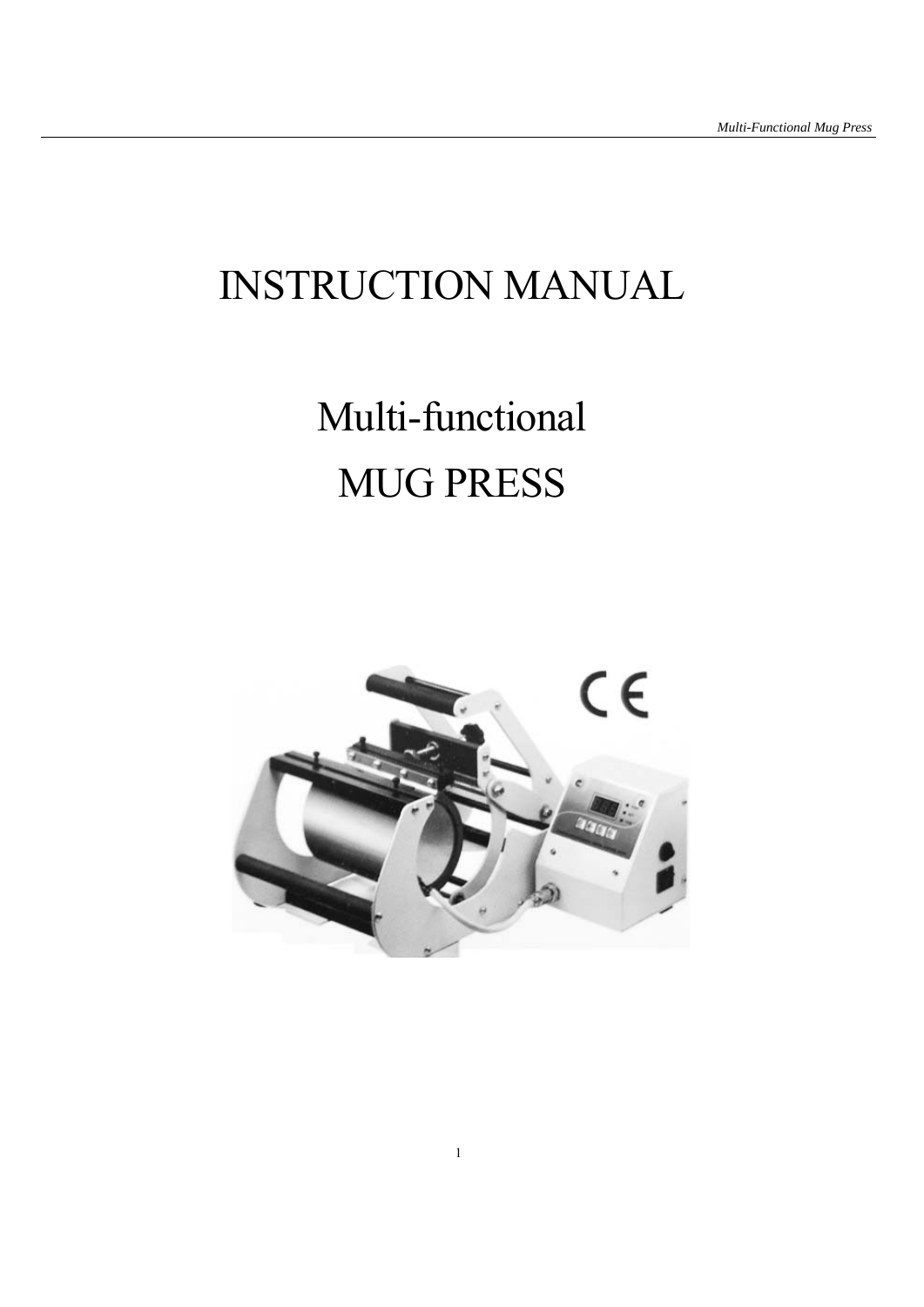#### **SAFETY PRECAUTIONS**

**The precautions noted within this guide are intended to instruct you in the safe and correct use of the products and to prevent injuries or damage to yourself, other persons and property. Please read and ensure that you understand them before proceeding to other sections of the guide.** 



#### **CONGRATULATIONS!**

You now own **Multi-functional Mug Press**—the most fashionable and practical Heat Transfer Press on the market! It is the perfect combination of both attractive appearance and high practicality.

**Multi-functional Mug Press** features a wide selection of making customized gifts or souvenirs for every worth-to-remember event such as birthday, education graduation, marvelous marriage and awarding occasions and so on. By using **Multi-functional Mug Press**, which was tested back-and-forth and successfully built on the heat sublimation ideology, one could make all kinds of photo mugs as gifts or souvenirs by his own. Before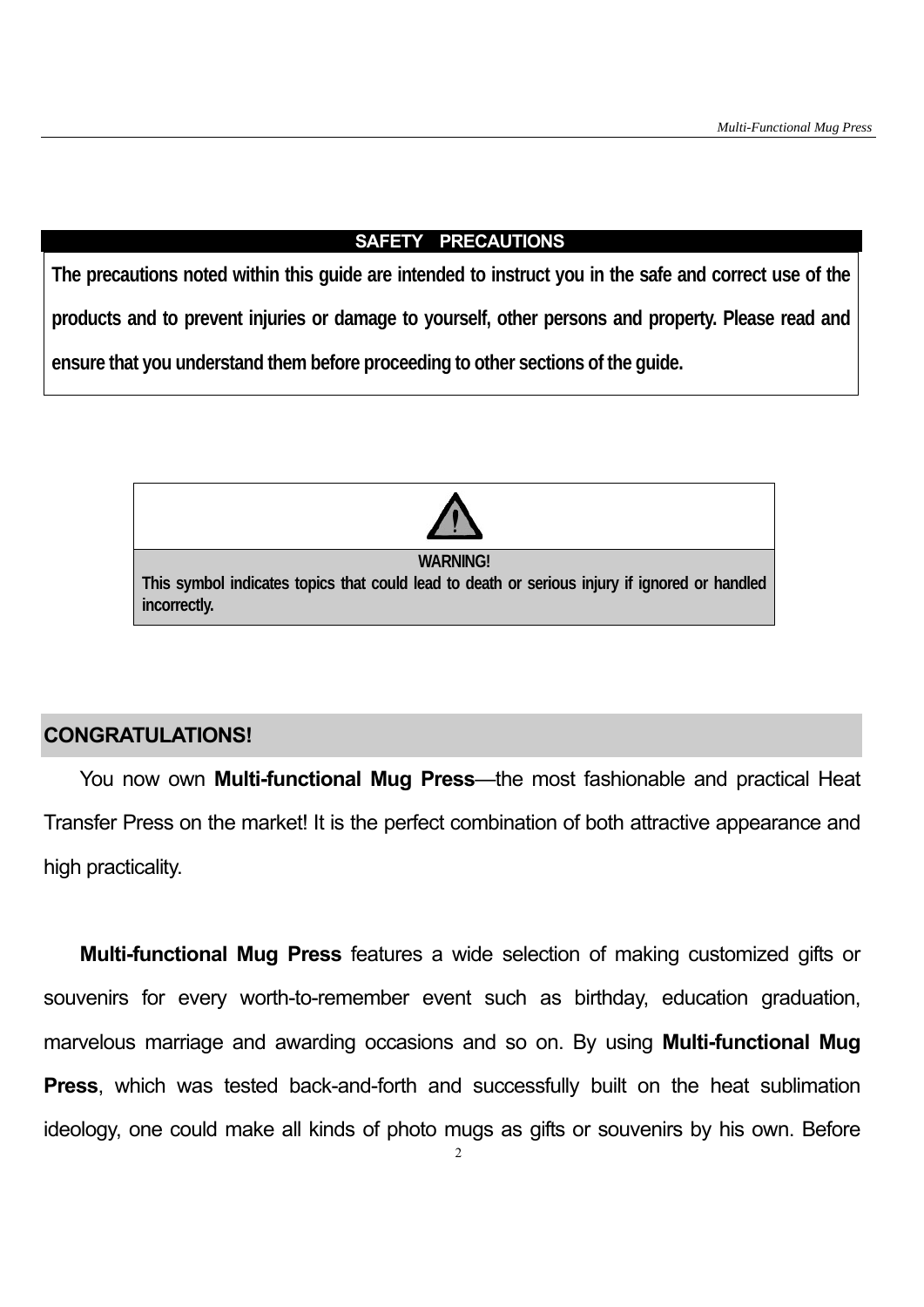using the machine, please make sure that you have read the manual carefully and known clear the ultimate theory of the photo press is heat sublimation and infiltration and therefore transfer from the colorful image paper to the mugs being heated.

To decorate a mug, the sublimation transfer is placed in direct contact with the mug which has been coated with a polymeric coating. Typically, a device, such as a cuff, is used to press the sublimation transfer against the mug. The mug is then heated to a temperature at least as high as sublimation temperature of the dyes constituting the image to be printed. This process causes vaporization of the dyes constituting the image and their immediate absorption into the polymeric coating on the mug, thereby resulting in the image being transferred from the sublimation transfer to the mug.

To change the temperature scale of the press from Celsius to Fahrenheit:

- 1) With the power off, press and hold the mode and stop buttons down.
- 2) Keeping those buttons pressed, power on the unit.
- 3) The display will show the format as 'F' or 'C'.
- 4) To switch between temperature scales, power off the press and repeat the process.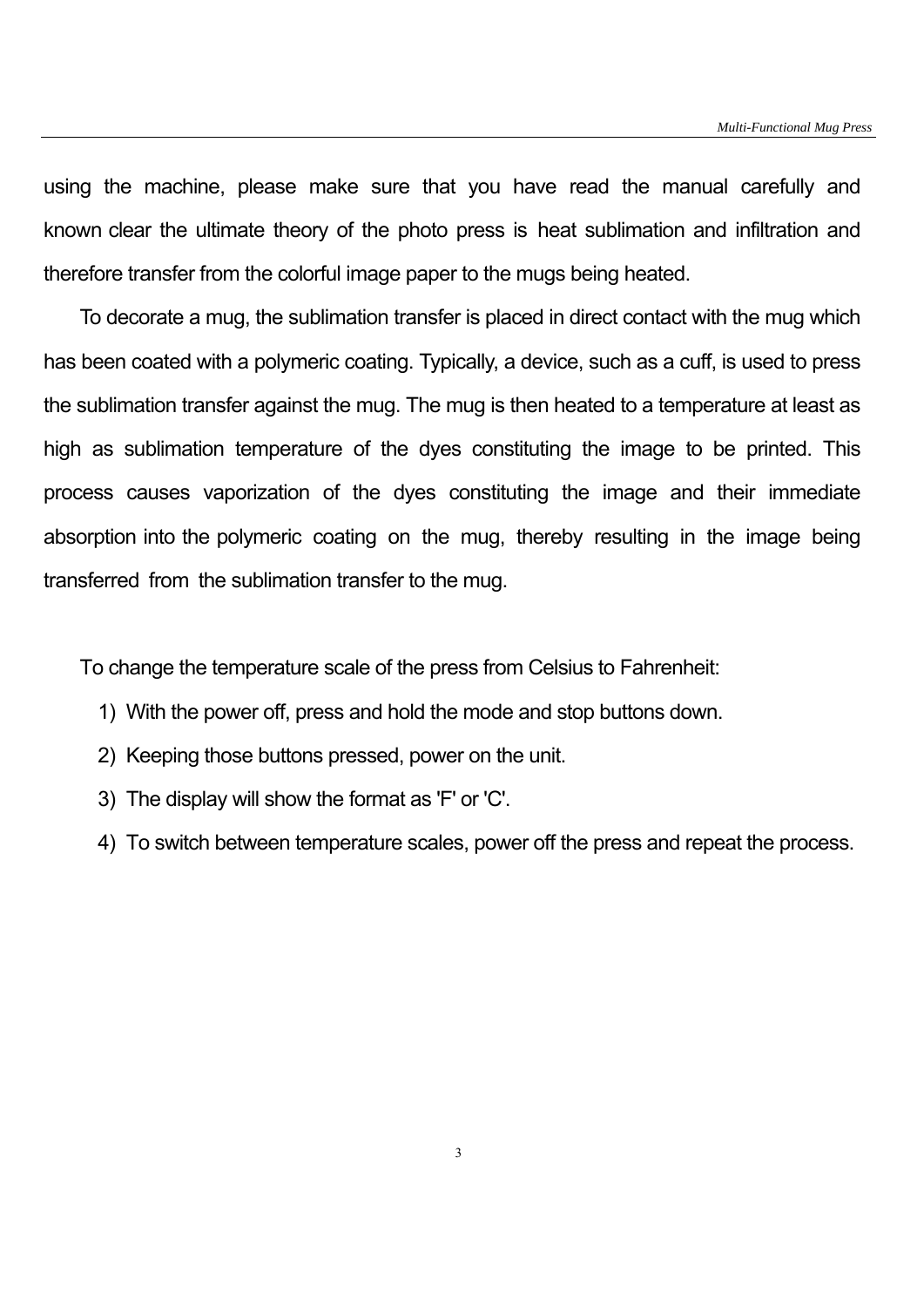## Item No.: A11008 (110v.) / A22008 (220v.)

Name: Multi-functional Mug Press

Certificate: CE Approved



## **CHARACTERISTICS**

- Can do straight body ceramic mug sublimation imprint from 11 oz. to 15 oz. by the standard heater, and can un-limitedly extend to various shapes of mug heaters: 1.5 oz. shot ceramic/glass, 2.5 oz. expresso cup; 6-10 oz. straight body mug; 12 oz. latte mug; 17 oz. latte mug, etc. This mug press comes with only 1 standard heater of 11-15 oz.
- The action shell is made in circle shape making the pressure direction in a correct way on the mug. It makes the pressure on the mug more even, and makes the heater longer life compare with the normal mug press which in a horizontal pressure direction on the mug.
- Digital integrated circuit, artificial intelligence, combined control of temperature and time.
- Small size, light weight and fashionable appearance.
- Digital LCD board, easy to read and control accurately. Soft keys are easy to touch and control, which makes it more convenient for adjustment.
- Time setting for intelligent control for the constant temperature.
- Heat preservation to shorten the time for next-time warming up.
- The machine can work continuously, but the power supply should be cut off when the machine is idle.

## **TECHNICAL PARAMETERS**

| Rated Input Voltage:                      | 220-230Volt ampere, 50/60 HZ Max |
|-------------------------------------------|----------------------------------|
| Rated Input Voltage:                      | 110-120Volt ampere, 60 HZ Max    |
| Rated Input power:                        | 300 W                            |
| Range of temperature:                     | 0~430°H                          |
| Range of time control:                    | 0~999 seconds                    |
| Range of initiative temperature setting:  | 200~380°F                        |
| Range of the highest temperature setting: | 200~430°F                        |
| Heater Specification:                     | 235x115(MM) 110z-15oz            |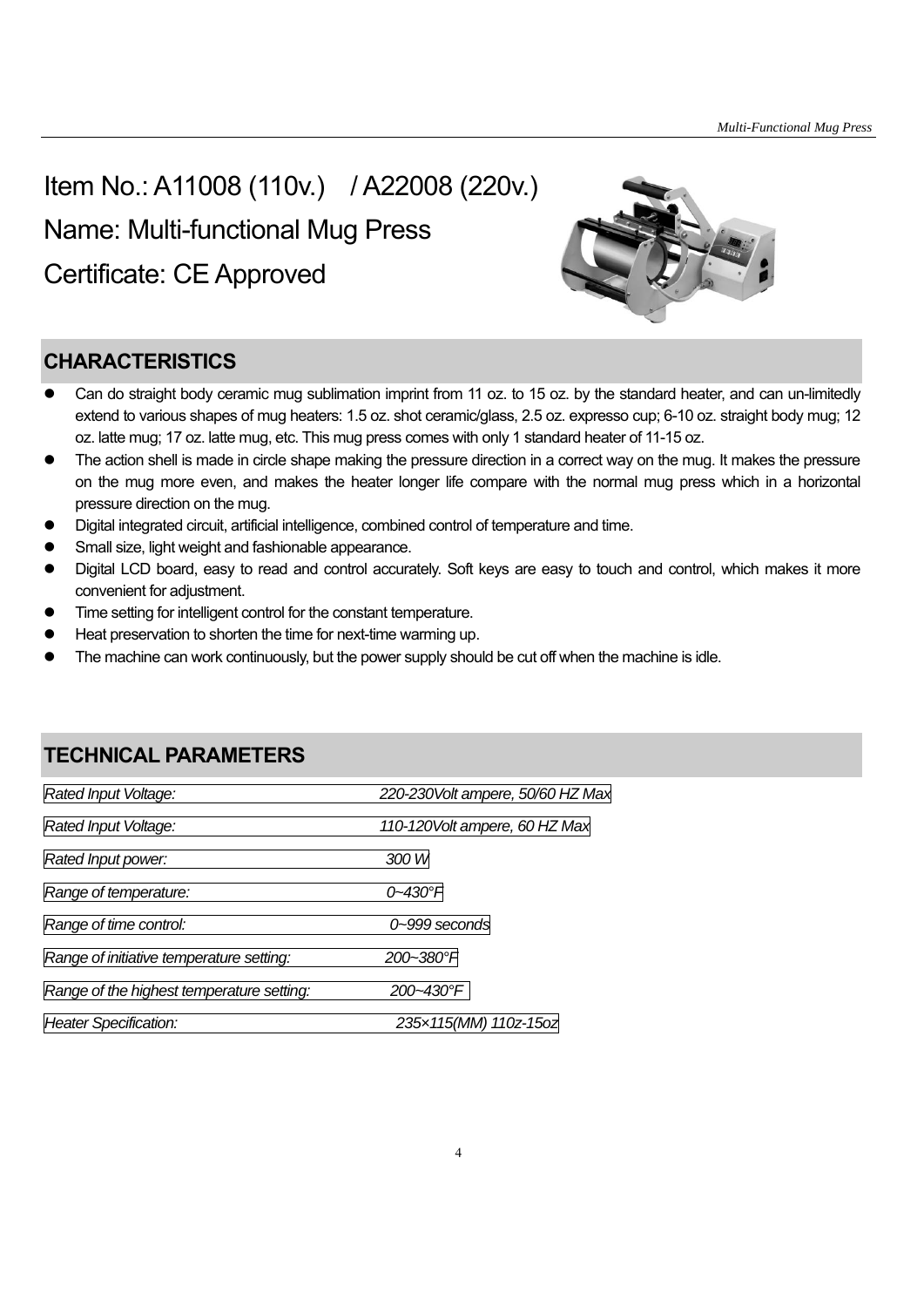#### **EXTENSIBILITY**

There is only 1 x 11 oz. standard heater alone with the machine as standard packing. While this mug press has a great extensibility from 1.5 oz. 2.5 oz. to 6-10 oz., to 11-15 oz., to 12 oz. and 17 oz. latte. Models of mug heaters are designed easy to replace and efficient in work. And it even has a larger extensibility in the future to all kinds of mugs.



## **COMPONENTS AND FUNCTIONS**



○**1 Handle** 

○**2 The Digital Manipulation Board** 

○**3 Switch** 

○**4 Mug Heater** 

○**5 Pressure Adjustment**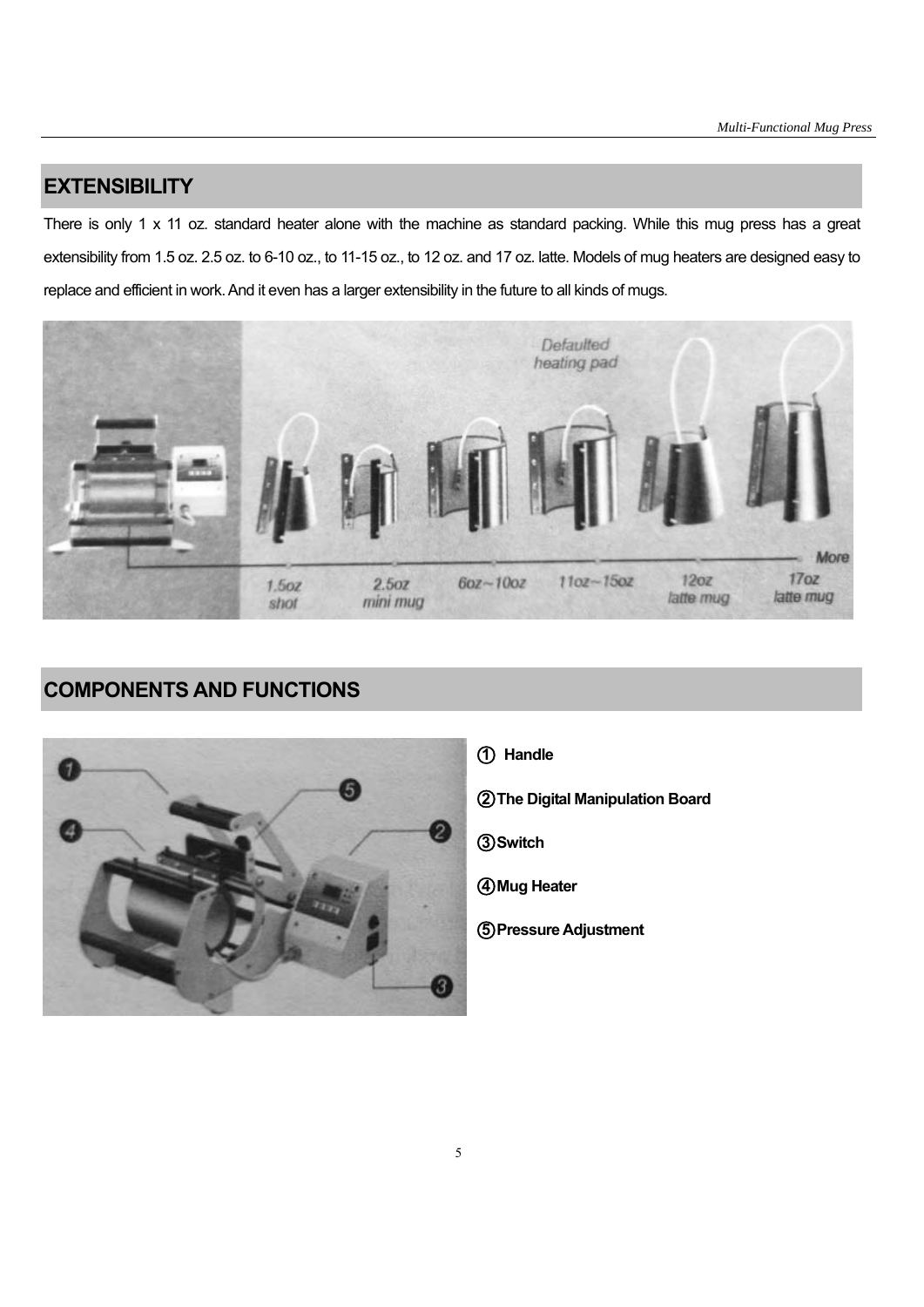

| 1 Minus         |  | 2 MODE | ③Plus               |  |
|-----------------|--|--------|---------------------|--|
| 4 Executive Key |  |        | 5) Indicative Light |  |
| 6 Digital Board |  |        |                     |  |
|                 |  |        |                     |  |

## **BASIC PREPARATION BEFORE USING**

- 1. Plug the three-core power line into the outlet, and check whether the power supply is in conformity with the rated voltage of the machine. There should be a reliable protective ground wire for the top core.
- **2. Put in the mug going to be shaped, close up the pressure handle and rotate the adjusting screw to get a proper pressure.**
- 3. Turn on master power switch, and the instrument board will display the current temperature in red light in three seconds.
- **4.** Set the temperature and time according to the operation methods of Digital Manipulation Board. **There are two kinds of temperature and time setting for different mug processing. Please refer to the table below:**

| <b>Situation</b>            | <b>Timing</b> | <b>Initial Temperature</b> | <b>Highest Temperature</b> | <b>Remark</b>                                                                                                             |  |
|-----------------------------|---------------|----------------------------|----------------------------|---------------------------------------------------------------------------------------------------------------------------|--|
| Individual mug processing   | 40s           | $230^{\circ}F$             | $330^\circ F$              | After the first one is<br>finished individually, set<br>the told temperature and<br>timing and begin batch<br>processing. |  |
| <b>Batch mug processing</b> | 50s           | $325^{\circ}F$             | $330^\circ F$              |                                                                                                                           |  |

- 5. How to set the temperature and timing on the digital board:
	- Press the **MODE** key once; see the middle indicative light turning red. Press the *PLUS* or *MINUS* key to set the **initial heating temperature;**
	- Press the **MODE** key for the second time; see the first and second lights turning red; the same as the temperature setting, set the **highest heating temperature**.
	- Press the **MODE** key for the third time; see the second and third lights turning red; the same as the temperature setting, set the proper heating timing.
	- Press the **MODE** key for the fourth time; see all of the three lights turning off; the machine stands by to work.
	- The initial heating temperature should be set between 200 $\degree$ F ~380 $\degree$ F; the highest heating temperature should be set between 200°F ~430°F; the timing should be set between 0~999 sec.

**PS:** The machine is with a function of automatic limitation, which means it will read the present set temperature and, afterwards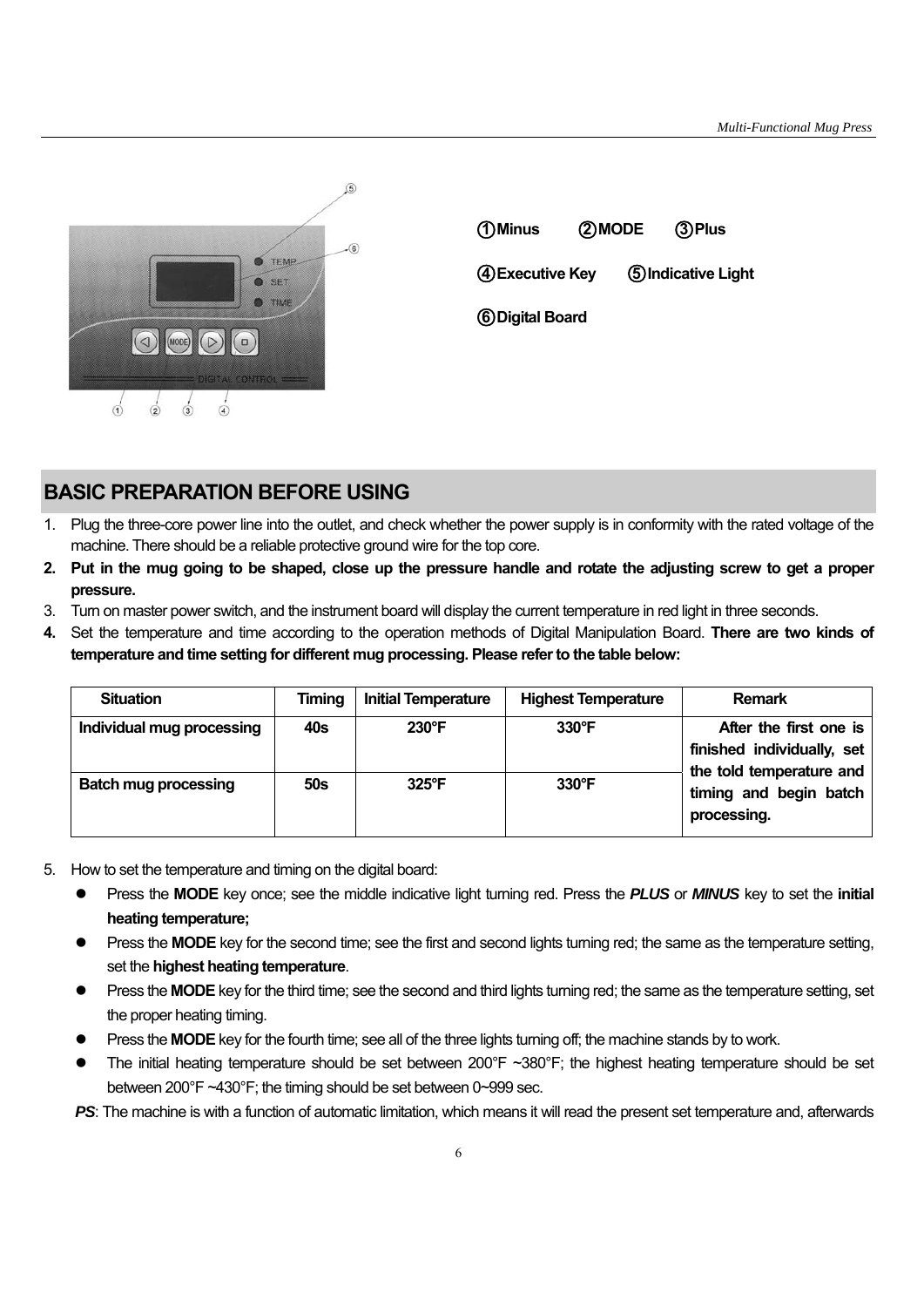set the most proper automatically. When turn on for the first time, the machine will display the initial heating temperature is 340°F, and the highest temperature is 430°F. If the highest temperature is set 250°F, the initial heating temperature will be turned to 200~250°F.

### **INSTRUCTION OF TEMPERTURE SETTING SWITCH**



#### **Machine will keep the setting in future using.**

#### **OPERATION STEPS:**

#### *Introduction*

By using the mug heat press, one can transfer colorful logo, human image and scenery picture onto the mugs, esp. well for making gifts, advertisements, propagandas and traveling souvenir and so on. Combining arts and practicality together, the shaped mug can show the individualization.

The heating process can be divided into two sorts: **Slow heating sublimation and Quick heating sublimation**. They are of different but similar way to make photo mugs.

#### **Slow Heating Sublimation**

#### *Operation*

- 1. Use the handle to open the mug heater; Put in the mug and cover the going-to-be-shaped part with a colorful sublimation paper, on which you have printed the picture before hand. Pull down the **Handle (1)**
- 2. Adjust the pressure by loosen or tighten the screws. **(Attention:** If the pressure is too high, the mug will break; if the